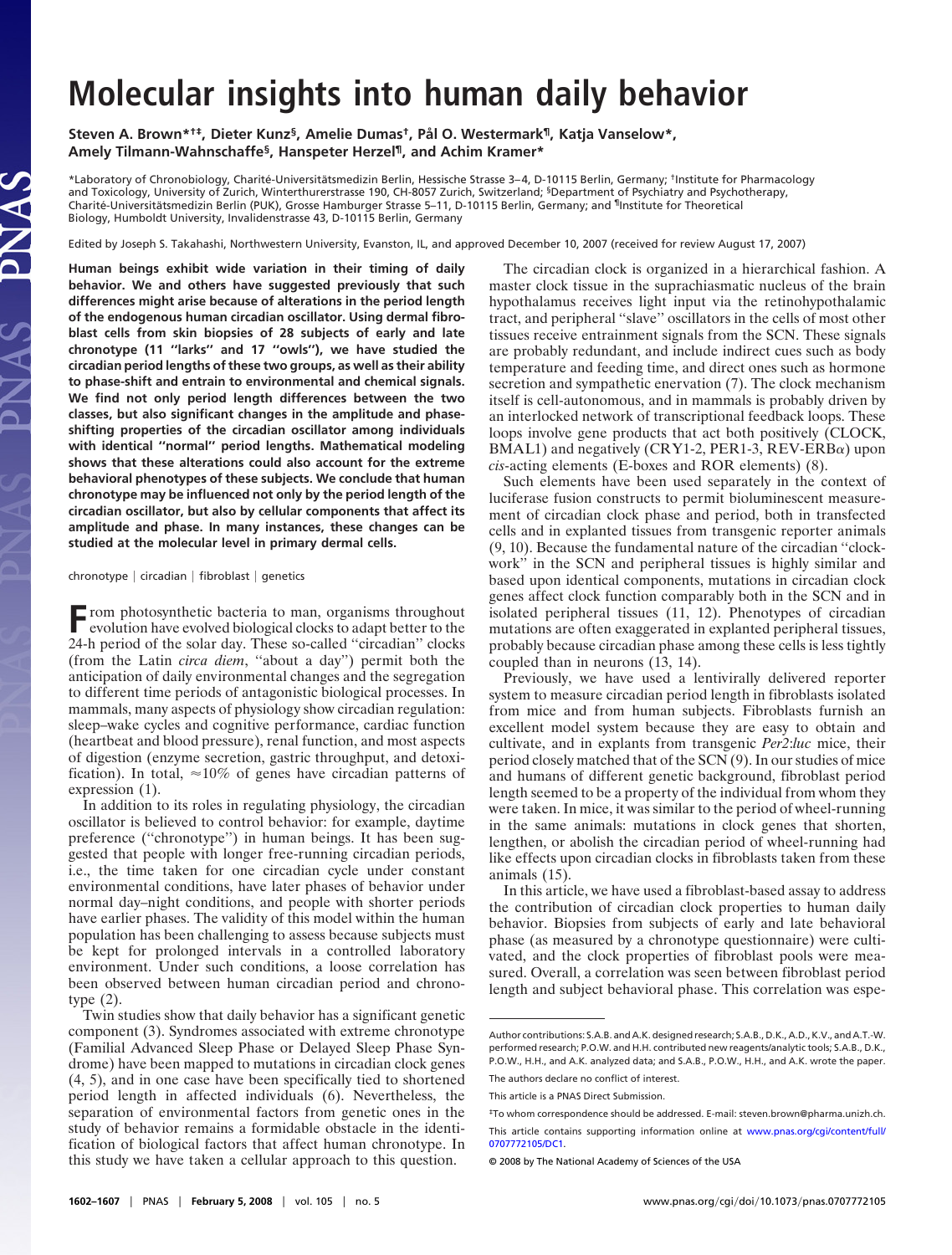cially striking in individuals whose fibroblasts had extreme period lengths. Among individuals whose fibroblasts had ''normal'' period length, further analyses of some samples demonstrated either an abnormal magnitude of circadian gene transcription (resulting in a lower oscillator amplitude), or abnormal phase-shifting properties in response to a chemical phaseshifting agent. We show by simple mathematical models that each of these differences would be able to change the phase of the circadian clock without affecting period length. Thus, our results are consistent with the hypothesis that human daytime preferences within the general population can be influenced by multiple clock properties that can be studied in primary dermal cells.

## **Results**

**There Is a Significant Correlation Between Human Chronotype and Dermal Fibroblast Period Length.** A questionnaire about daytime preference [the Horne–Ostberg Chronotype Questionnaire, HOQ (16)] was administered to subjects responding to newspaper and television advertisements or personalized recruitment efforts seeking individuals of extreme chronotype. Eleven individuals of early type (''larks'') and 17 of late type (''owls'') were chosen for participation. The larks possessed a HOQ score of  $>60$ , and the owls had a HOQ score of  $<$ 40. These scores reflect responses to questions in which subjects are asked to characterize their preferred waking time and sleeping times, alertness at different times of day, and vacation habits.

From these individuals, two 2-mm dermal punch biopsies were taken and separately cultivated. Fibroblasts from these biopsies were infected with a lentivirus harboring a circadian reporter construct with the mouse *Bmal1* promoter driving expression of the firefly luciferase gene (15). Circadian rhythms in infected fibroblast cultures were synchronized with dexamethasone (17), and circadian bioluminescence, corresponding to *Bmal1* promoter activity, was measured for 5 days under constant conditions in a cell culture incubator. Four to eight independent measurements were taken for each subject. (This protocol is outlined in Fig. 1*A*, and representative measurements from individuals of long and short period are shown adjacently in Fig. 1*B*.)

Subjects of early chronotype in general displayed a shorter fibroblast period ( $\tau = 24.33 \pm 0.41$  h) than those of late chronotype ( $\tau$  = 24.74  $\pm$  0.32 h). This tendency can be seen in Fig. 1*C*, in which Horne–Ostberg Questionnaire score is plotted vs. fibroblast period length for all subjects (statistical analyses in figure legend). A good correlation is seen between behavior and period length in subjects with fibroblasts of extreme period length. This result confirms existing models about the relationship between circadian period and behavioral phase. Nevertheless, approximately half of both lark and owl subject populations showed periods of ''normal'' length. [In our previous study of individuals of normal chronotype,  $\tau = 24.5 \pm 0.75$  (15).] Also seen were three subjects of longer period length but early behavioral phase, all of whom were subsequently determined to exhibit Seasonal Affective Disorder (SAD) (see *Discussion*). Thus, although these data show a correlation between period length and behavioral phase in individuals of extreme cellular period, they also imply that behavioral phase in individuals of normal period is influenced by other factors.

**Fibroblast Period Length and Fibroblast Transcriptional Phase Correlate Under Entrained Conditions.** In the experiments above, subject behavioral phase was measured by means of questionnaires and period length was measured by means of reporter gene expression. To test the cellular origin of the correlation between these two values, we wished to test circadian phase in fibroblasts entrained to a 24-h circadian cycle. *In vivo*, it has been shown that *Per1<sup>-/-</sup>* fibroblasts with a 20-h free-running period in culture



**Fig. 1.** Comparison of subject chronotype with fibroblast period length. (*A*) Schematic diagram of the experimental procedure. (*B*) Representative raw data (un-normalized, with background, smoothened by means of a running average over 10-minute intervals) from four subjects. Period lengths were, from *Top* to *Bottom*, 23.1 h, 24.2 h, 24.7 h, 25.6 h. (*C*) Graph showing average period length versus Horne–Ostberg score for all subjects. Period values shown are average  $\pm$  SEM from two different biopsies, each measured twice. The Wilcoxon test suggests that the difference between lark and owl period lengths taken collectively is highly significant ( $P = 0.000027$ ). Nevertheless, a Spearman rank test to compare Horne–Ostberg Questionnaire score and fibroblast period length shows only moderate correlation ( $\rho = -0.36$ ,  $P =$ 0.04), implying the existence of factors additional to period length that affect Horne–Ostberg score.

adopt the 24-h period of a WT host animal when encapsulated and subcutaneously implanted (12). One powerful signal by which this entrainment is accomplished in mammals is by means of circadian modulation of body temperature (18). Hence, we decided to entrain subject fibroblasts to a 24-h circadian regime of varying incubator temperature (16 h at 37°C, 8 h at 33°C), and examine the phase of reporter gene expression within this temperature regimen. Previously, we have used this method to confirm the phenotype of cells expressing a mutation in the *Per2* gene that is responsible for Familial Advanced Sleep Phase Syndrome (19).

To test the entrainment procedure, we used mouse NIH 3T3 fibroblasts (period length of 24.5 h) robustly expressing a stably integrated circadian E-box-luciferase reporter (19). Cells were synchronized with fresh medium, entrained to a 24-h temperature cycle of 37°C:33°C for 6 days, and then kept at constant temperature for the next 6 days. When the cells were maintained in the temperature regime, the peak of reporter gene expression occurred at the same time each day. During the constanttemperature portion of this experiment, the peak was later each day, consistent with the free-running period of these cells (Fig. 2*A*).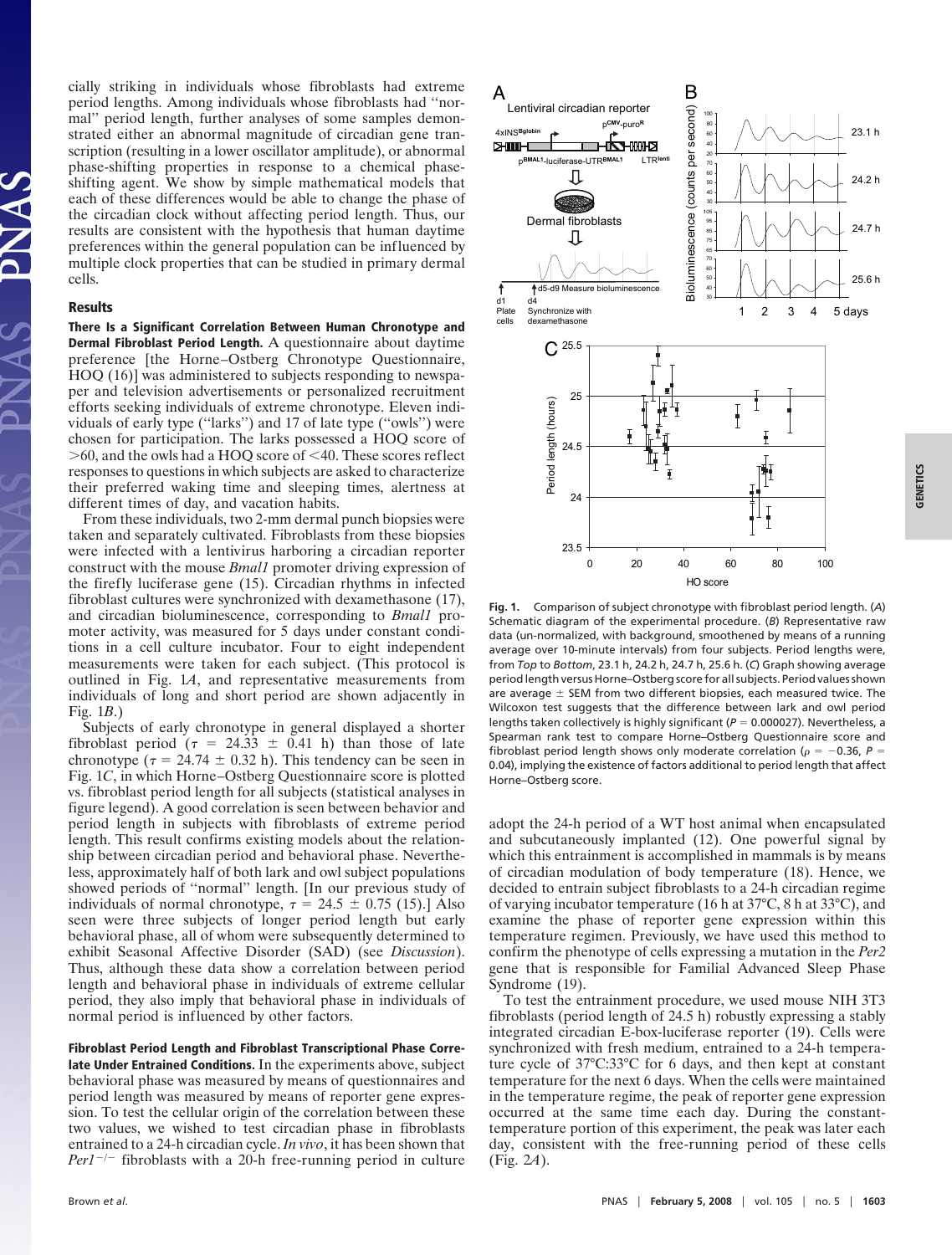

**Fig. 2.** Comparison of fibroblast period length with phase of reporter expression. (*A*) Expression of an E-box-luciferase reporter transgene in NIH 3T3 cells maintained under conditions of temperature entrainment. Days 0–4, 16 h 37°C and 8 h 33°C per day. Days 5–10, constant 37°C. (*B*) Sample human data from two different biopsies of three subjects (one each of early, intermediate, and late phase). Cells were phase-entrained for 6 days in a cycle identical to *A*, and then transferred to a multichannel measurement device at constant 37°C for 1.5 days of measurement. Graphed bioluminescence levels were normalized for ease of viewing to compensate for different degrees of infection. (*C*) Graph showing average period length versus entrained phase of reporter expression for fibroblasts from all subjects. Values are average  $\pm$  SEM from two biopsies, each measured twice. *x* axis, period length in hours. *y* axis, phase in hours, relative to the mean of all subjects. Pearson Correlation Coefficient  $R = 0.6133$  suggests moderate correlation, again indicating that factors in addition to period can influence phase. (*t* test for coefficient significance = 4.53,  $P = 0.0001$ .)

We next performed a similar protocol on fibroblasts from each of our subjects. Cells were incubated in the 37°C:33°C temperature regime for 6 days, and the phase of the peak of viral *Bmal1*-*luc* reporter transcription was measured during the 37°C period of the seventh day. (Sample human data are shown in Fig. 2*B*.) Among individuals of extreme period length there was a correlation between fibroblast period length and transcriptional phase, confirming that period length can influence entrained phase (Fig. 2*C*). Interestingly, however, individuals of average period length also exhibited widely differing phases, suggesting that other factors might affect human clock phase at the cellular level. In fact, the correlation of Horne–Ostberg score with fibroblast transcriptional phase was weaker than with fibroblast period length (Spearman's  $\rho = -0.26$ , negative because higher HOQ score correlates with earlier phase), reflecting (*i*) that other factors could account for a significant part of human circadian behavioral variation, (*ii*) that measurement of phase in this cellular assay is subject to larger experimental variations than that of period, and (*iii*) that entrainment by temperature is

probably a separate pathway from that of the entrainment by light that is crucial to behavior (20, 21).

**Mathematical Modeling Predicts That Oscillator Amplitude and Circadian Input Intensity Can also Affect Circadian Phase.** It has been demonstrated previously in rodent models that the magnitude of circadian phase shifting can be affected by the amplitude of the circadian oscillator, i.e., the difference between trough and peak levels of circadian clock transcripts and proteins (22).

To determine whether these basic clock properties other than circadian period length might also affect circadian phase under entrained conditions, we modeled the circadian clock mathematically. We were interested in general clock properties that might affect phase rather than in specific genes, so we modeled the clock as simply as possible based upon the Goodwin model of a limit cycle oscillator (23). Light-driven input to the clock was depicted as a stimulus that directly affects the concentration of a single component (for example light-mediated induction of *Per* mRNA in mammals.) We then looked at what basic clock properties could affect the phase of this system under ''entrained'' conditions with an environmental cycle of fixed period length. [The equations governing this clock model system are shown in [supporting information \(SI\) Fig. 5.](http://www.pnas.org/cgi/content/full/0707772105/DC1)]

As shown by others, changes in the period length of this system result in changes in entrained phase, with longer periods producing later phases (24). Reduction in the general amplitude of the oscillator (by increasing the trough levels and decreasing the peak levels in the abundance of a state variable) makes the clock more sensitive to phase-shifting stimuli, and this change in sensitivity can shift it to an earlier entrained phase (Fig. 3*A*). Finally, varying the strength of input pathways without changing the oscillator itself also changed clock phase (Fig. 3*B*). Each of these changes results in a change in the phase response curve (PRC, a measure of how much the clock responds to light at different times of day) that under normal day/night conditions changes chronotype.

**The Level of Transcription of Clock Genes Varies in Fibroblasts from Different Individuals.** To test whether differences in transcriptional amplitude might account for phase differences among subjects, we next tried to quantify this amplitude in subjects of normal period length. One way of accomplishing this task would be to measure the amplitude of bioluminescent oscillation, but this method is sensitive to the degree of viral infection. Because this property varies among subjects, we decided instead to measure RNA levels of multiple clock genes by means of quantitative real-time PCR (qPCR). We synchronized multiple identical plates of fibroblasts from 11 subjects of approximately equivalent, ''normal'' fibroblast period length but different behavioral phase using the hormone dexamethasone (17), and then harvested these plates every 3 h throughout the day. We determined transcript levels of the clock genes *Per2*, *Bmal1*,  $Rev-Erb\alpha$ , and  $Cry1$  in each plate by means of qPCR. Most individuals showed similar levels of circadian gene transcription [\(SI Fig. 6\)](http://www.pnas.org/cgi/content/full/0707772105/DC1). Extremes within this subject pool showed differences of up to 3-fold in transcription of the gene of highest amplitude,  $Rev-Erb\alpha$ , but most showed intermediate levels. Oscillations of  $Rev-Erb\alpha$  mRNA from fibroblasts of four subjects, two earlytypes and two late-types, with nearly identical periods but opposite behavioral phenotypes are shown in Fig. 4*A*. In these examples, morning types show low-amplitude  $Rev-Erb\alpha$  rhythms, whereas evening types have high-amplitude rhythms. In general, the phases of analyzed transcripts correlated superbly among all genes and subjects, but amplitude did not [\(SI Fig. 6\)](http://www.pnas.org/cgi/content/full/0707772105/DC1). In other words, individuals with abnormally high or low amplitudes of circadian  $Rev-Erb\alpha$  transcription did not necessarily show higher or lower amplitudes in the transcription of other circadian genes, and vice versa. We therefore postulate that different genetic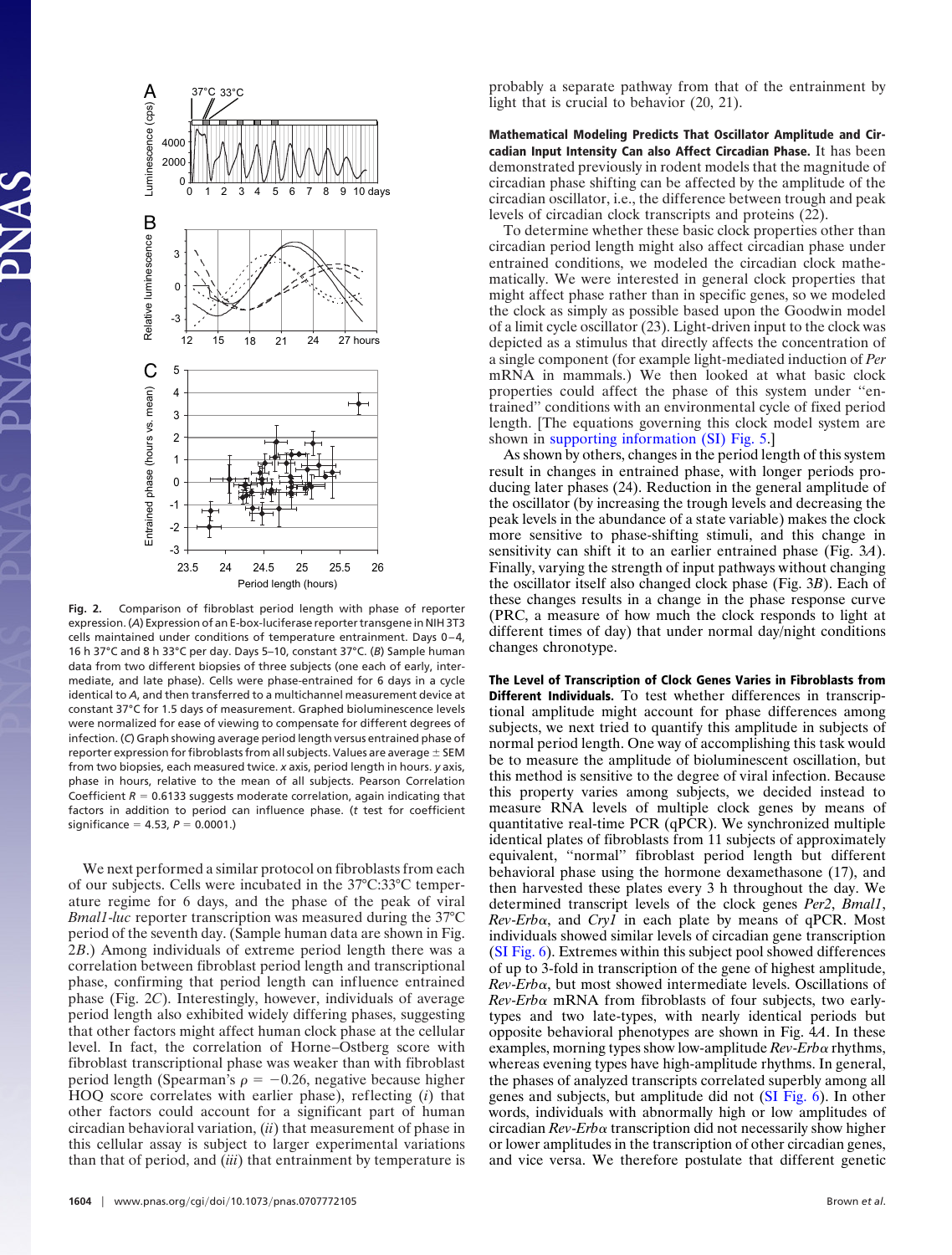

**Fig. 3.** Theoretical modeling of the effects of clock properties upon entrained phase. (*A*) Graph of the circadian oscillations of mRNA in a 12 h:12 h light:dark cycle for two hypothetical oscillators in which the amplitude of transcription varies 2-fold. Dashed line, high-amplitude oscillator; solid line, low-amplitude oscillator. The resultant difference in entrained phase (dotted lines) is 1 h. In this scenario, the high-amplitude oscillator was created by setting h = 14, and the low-amplitude by setting h = 11 (see *[SI Materials and](http://www.pnas.org/cgi/content/full/0707772105/DC1) [Methods](http://www.pnas.org/cgi/content/full/0707772105/DC1)* for a description of mathematical methodology and variables used). (*B*) Similar graph for two hypothetical oscillators in which the amplitude of perceived phase shifting (i.e., light) varies 2-fold. Dashed line, lesser perceived light; solid line, more perceived light. The resultant difference in entrained phase (dotted lines) is 1.7 h. The curve from lesser perceived light was obtained with  $a = 0.015$ , and that from more perceived light used  $a = 0.03$ .

factors may influence the regulation of different clock genes. In extreme cases, overall clock amplitude is affected, but in most cases compensation by other clock genes probably eliminates systematic effects.

**Fibroblasts from Different Individuals of the Same Period Length Show Different Sensitivities to Phase-Shifting Agents.** Among the four individuals of identical period who showed differences in  $Rev-Erb\alpha$  expression, those with lower amplitude were morningtypes and those with higher amplitude were evening-types. Our model predicts a causal relationship among these factors: differences in amplitude causes changes in sensitivity to phase shifts, which in turn alters the phase of entrainment in normal day–night conditions. Phase-shifting signals would have greater effects in the cells of lower circadian amplitude. We decided to test this prediction with the chemical phase shifting agent forskolin, which activates adenyl cyclase similarly to normal circadian phototransduction through melanopsin (25).

To do this experiment, we began by synchronizing multiple identical plates of cells from different subjects with dexamethasone. After a full day of oscillation, we then added forskolin to a different plate every 3 h, and measured the phase of the next peak of transcription. This peak was compared with that of a control plate in which vehicle alone was added. (This protocol is diagrammed in Fig. 4*B*.) From each of these phase shifts, a phase



**Fig. 4.** Comparison of fibroblast clock transcriptional amplitude with phaseshifting behavior. (*A*) Eight identical plates of fibroblasts from four subjects, two morning types and two evening types of identical period, were synchronized with dexamethasone, then harvested every 3 h. Graphs show the relative amount of *Rev-Erb*α RNA determined by qPCR. *x* axis, time of harvest relative to dexamethasone synchronization. *y* axis, relative RNA levels in arbitrary units (see *Materials and Methods*). (*B*) Schematic of phase-shifting protocol, with resulting *Bmal1*-*luc* bioluminescence levels from one subject. (C) Phase response curves in response to a stimulus with 0.3  $\mu$ M forskolin. *x* axis, time of stimulation relative to dexamethasone synchronization. *y* axis, phase shift in hours.

response curve (PRC) was calculated by plotting the magnitude of the induced phase shift as a function of the time at which forskolin was added. As predicted, larger phase shifts were seen in the fibroblasts with lower circadian amplitude (Fig. 4*C*). When stronger phase-shifting conditions were used, each PRC became more extreme, but the relative hierarchy among subjects was preserved [\(SI Fig. 7\)](http://www.pnas.org/cgi/content/full/0707772105/DC1). Thus, our results are consistent with the hypothesis that differences in the amplitude of human circadian transcription can lead to differences in entrained phase and chronotype.

Interestingly, two other subjects who had similar period and clock gene transcriptional amplitude but different chronotype also demonstrated different phase response curves in this assay (data not shown). We postulate that these individuals might have differences in the input pathways that transduce phase shifting signals such as forskolin to the circadian oscillator.

## **Discussion**

Wide differences in human chronotype are easily apparent. Individuals of extreme chronotype (medically designated as suffering from Advanced or Delayed Sleep Phase Syndrome) have serious difficulties in normal society, and these problems translate directly to psychiatric morbidity (26). Numerous ge-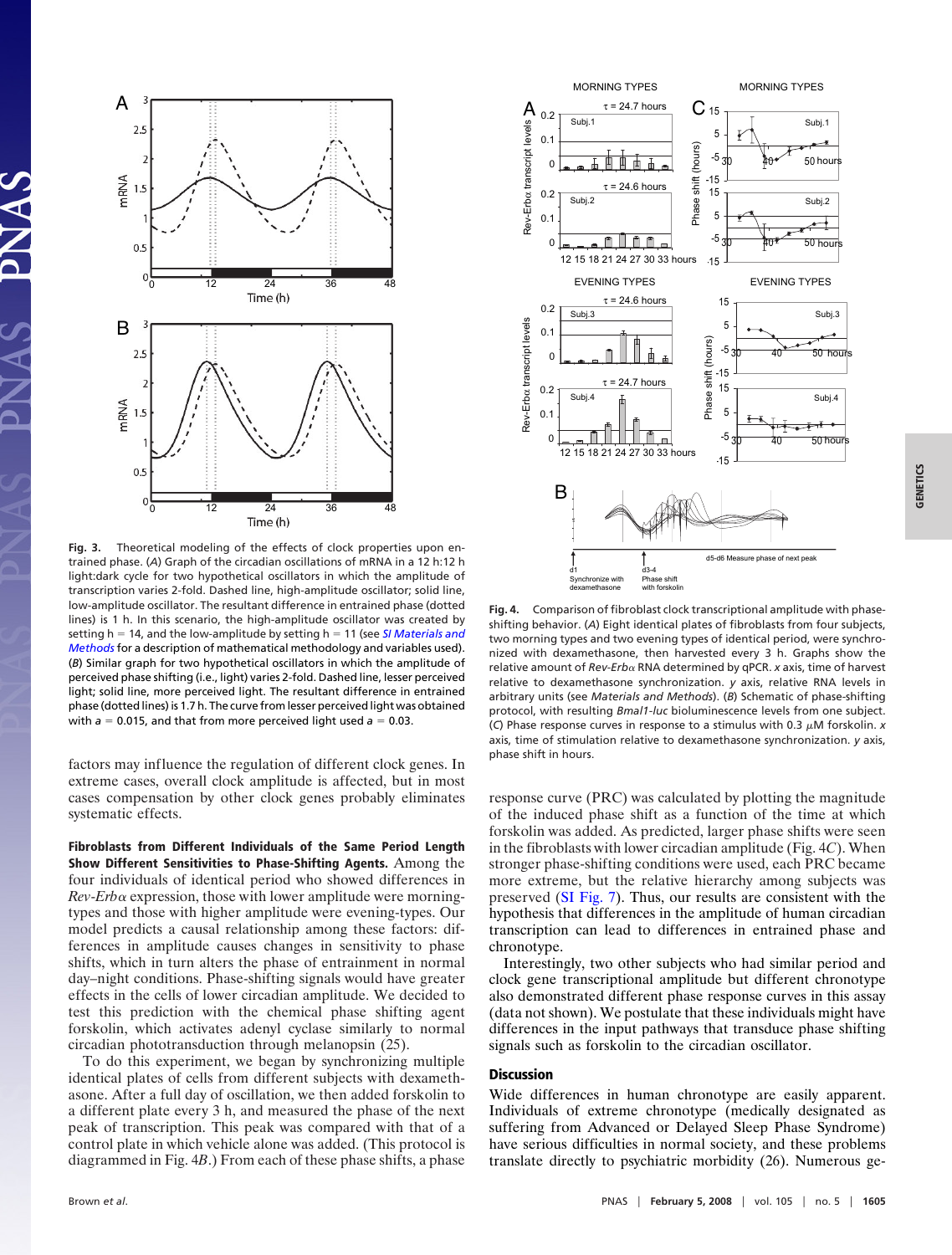netic correlations have been established between bipolar disorder, major depression, SAD, and circadian rhythm abnormalities, and effective treatment of these disorders can target the circadian oscillator directly or indirectly (27). Our observations in fibroblasts suggest a strong genetic contribution of an endogenous circadian clock to human daily behavior, and show that the specific properties of this clock can be measured in peripheral cells at a molecular level. The differences that we measure probably arose from a range of mechanistically different causes, with the period length of the oscillator and circadian amplitude of core clock gene transcription, as well as input pathway strength, all playing key roles. Potentially, these differences could form a basis for classification of chronobiological disorders and more targeted treatment strategies.

The molecular and behavioral phenotypes of the subjects that we analyzed are shown in [SI Fig. 8.](http://www.pnas.org/cgi/content/full/0707772105/DC1) Of 28 subjects, 12 showed period lengths that were significantly different from those exhibited by individuals of opposite chronotype (Wilcoxon *P* 0.001). Relative to the average fibroblast period length of 24.5 h that we have determined in earlier studies (15), individuals of early behavioral phase had shorter or normal periods, and individuals of late behavioral phase had longer or normal periods. We noticed three exceptions to this statement, individuals of longer fibroblast period reporting an early behavioral phase. All three of these individuals exhibited significant SAD, as determined by means of the Seasonal Pattern Assessment Questionnaire (28). In a previous study, SAD patients were characterized as late types (29). We are currently using a fibroblast-based system to investigate seasonal disorders in greater detail, to look for changes in clock properties in these individuals without confounding effects of seasonal lighting and mood.

The remaining subjects had fibroblasts whose periods were of average length, 24.2–24.8 h. It is possible that these individuals were misclassified by the Horne–Ostberg Questionnaire as early and late chronotypes. We recontacted subjects to request that another chronotype probe, the Munich Chronotype Questionnaire (30), be completed. The Munich Questionnaire proved to be a more stringent selection, i.e., some of the individuals classified as ''extreme chronotypes'' by means of the Horne– Ostberg Questionnaire and included in our study fall within the ''normal'' range by means of the MCTQ [\(SI Fig. 9](http://www.pnas.org/cgi/content/full/0707772105/DC1)*A*). With either questionnaire, however, many subjects of extreme chronotype showed normal period length. [\(SI Fig. 9](http://www.pnas.org/cgi/content/full/0707772105/DC1)*B*). Because fibroblasts from these subjects nevertheless displayed a wide variety of different phases when entrained to a 24-h day, our result suggested that some differences in phase could originate from factors other than period, even at the cellular level.

Mathematical modeling suggests that general properties like period length, oscillator amplitude, and input pathway strength influence phase. At the transcriptional level, circadian phase is probably determined by the combinatorial effects of *cis*-acting promoter elements and the time constant of RNA processing. Because our system uses a mouse promoter and a heterologous reporter construct, it is likely that the differences we observe are mediated by generally conserved elements within the clockwork itself. For example, Vitaterna *et al*. have shown that mice containing a mutation in the *CLOCK* protein that activates transcription of evening-transcribed genes show reduced amplitude of circadian transcription, and this property leads to an increased sensitivity to phase shifts (22).

The same mechanism may also affect human chronotype. Among our subjects, we were able to identify two pairs of individuals with opposite chronotype, identical, normal fibroblast period length, and and 2- to 3-fold differences in the amplitude of transcription of the clock gene *Rev*-*Erb*. Fibroblasts from these subjects also showed considerable differences in phase-shifting behavior, supporting a possible role for circadian oscillator amplitude in determining human chronotype.

The same differences in phase-shifting sensitivity would also be expected if signaling pathways that input to the oscillator exhibited different strengths, even if the oscillator itself were "normal." These pathways, for example, the immediate-early induction of the *Per1* and *Per2* genes in response to light and serum, are conserved at a cellular level (17, 31, 32), so it is plausible that interindividual differences herein might also modify chronotype. A comparison of two subjects in our study hints at a role for such factors.

By studying fibroblast circadian clocks, we have found differences in circadian clock properties that both reflect and explain the daily behavior of more than half the human subjects from whom they were taken. Other subjects had no detectable phenotype at the fibroblast molecular level, suggesting a role for psychological or neuronal influences. The wide range of alterations that we did find, in amplitude and period length of the core oscillator, as well as in input pathways, suggests that human chronotype might be influenced separately by a variety of factors at a cellular level. At the same time, it establishes a relatively simple screen for these human phenotypes.

### **Materials and Methods**

**Subject Recruitment Criteria.** Eleven individuals of early type (''larks,'' 5 male and 6 female, average age 52  $\pm$  14 years) and 17 of late type ("owls," 7 male and 10 female, average age 36  $\pm$  16 years) were chosen for participation based upon responses to the Horne–Ostberg Morningness-Eveningness Questionnaire (16): owls had scores <40, and larks >60. Because older individuals in general display an earlier behavioral chronotype and higher HOQ score, it is possible that a small part of the difference that we observe in our subjects is tied to subject age. For example, in two independent studies, Horne–Ostberg scores differed by 4–7 points among individuals with average ages of 30 and 50 (33, 34).

**Tissue Isolation, Fibroblast Culture, and Viral Infection.** This procedure is identical to what we have used previously (15).

**Synchronization and Measurement of Circadian Rhythms.** Four days or more after infection or cell passage, circadian rhythms in identically grown plates of cells were synchronized with dexamethasone (17). After washing with PBS, cells were incubated in medium without phenol red supplemented with 0.1 mM luciferin, and light emission was measured in a Lumicycle photomultiplier device (Actimetrics) for 5 days. Alternatively, cells in luciferin-supplemented medium were synchronized by incubation for 6 days in a temperature controlled incubator under a 16 h:8 h 37°C:33°C daily temperature cycle. On the seventh day, cells were transferred to the Lumicycle device at 37°C, and bioluminescence was measured for 16 h.

**Measurement of Circadian Transcript Levels.** Eight identical plates of fibroblasts from each subject were cultivated 4 days, and then synchronized with dexamethasone as above. A single plate of cells from each subject was harvested every 3 h starting at 15 h after dexamethasone synchronization, rinsed with PBS, and frozen at  $-70^{\circ}$ C. Later, total RNA from all plates was prepared by using a commercial kit (Qiagen), and used as a substrate for cDNA synthesis and quantitative real-time PCR using the reagents and instructions of the PCR machine manufacturer (Applied Biosystems).

**Phase Response Experiments.** Eight identical plates of fibroblasts from each subject were prepared and synchronized as above, placed in luciferincontaining medium, and their bioluminescence was measured for 1.5 days. Beginning 33 h after dexamethasone synchronization, 0.3  $\mu$ M forskolin (final concentration) was added in 100  $\mu$  of medium to one plate every 3 h without removing plates from the incubator, and measurement of bioluminescence was continued for another 36 h.

**Mathematical Modeling.** For an explanation of our model, see *[SI Materials and](http://www.pnas.org/cgi/content/full/0707772105/DC1) [Methods](http://www.pnas.org/cgi/content/full/0707772105/DC1)*. Consider a circadian oscillator with a free-running period  $\tau$  and phase  $\theta$ , entrained to a zeitgeber of period *T*. The entrainment phase  $\psi_{\text{ent}}$  is the stable solution of the equation